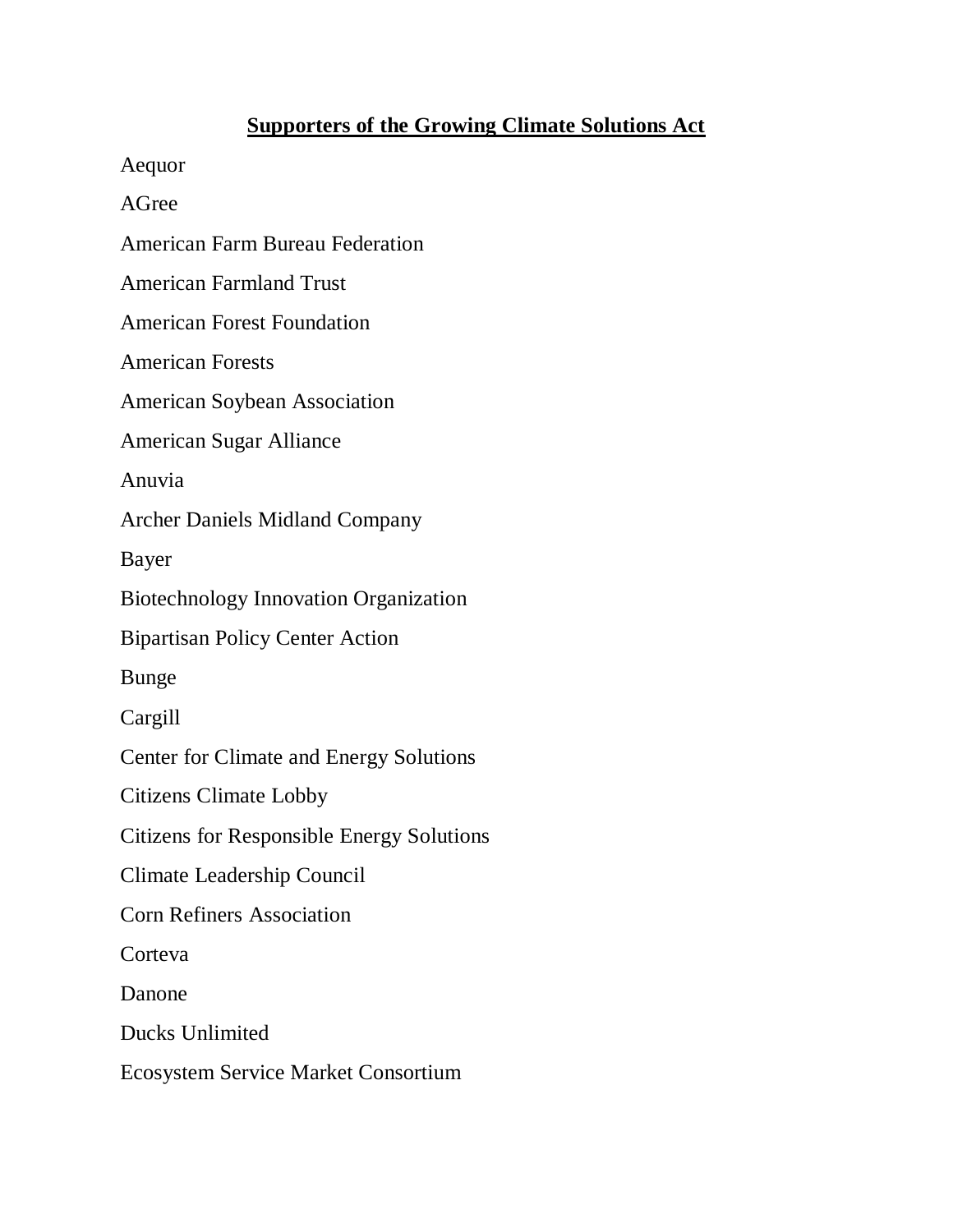Environmental Defense Fund Evangelical Environmental Network Food and Agriculture Climate Alliance General Mills Green Plains Indiana Corn and Soy Indiana Farm Bureau Indigo Land O Lakes Land Trust Alliance **McDonalds** Michigan Agribusiness Association Michigan Chapter – The Nature Conservancy Michigan Milk Producers Michigan State University Microsoft National Alliance of Forest Owners National Woodland Owners Association National Association of State Departments of Agriculture National Association of State Foresters National Audubon Society National Corn Growers Association National Cotton Council National Council of Farmer Cooperatives National Farmers Union